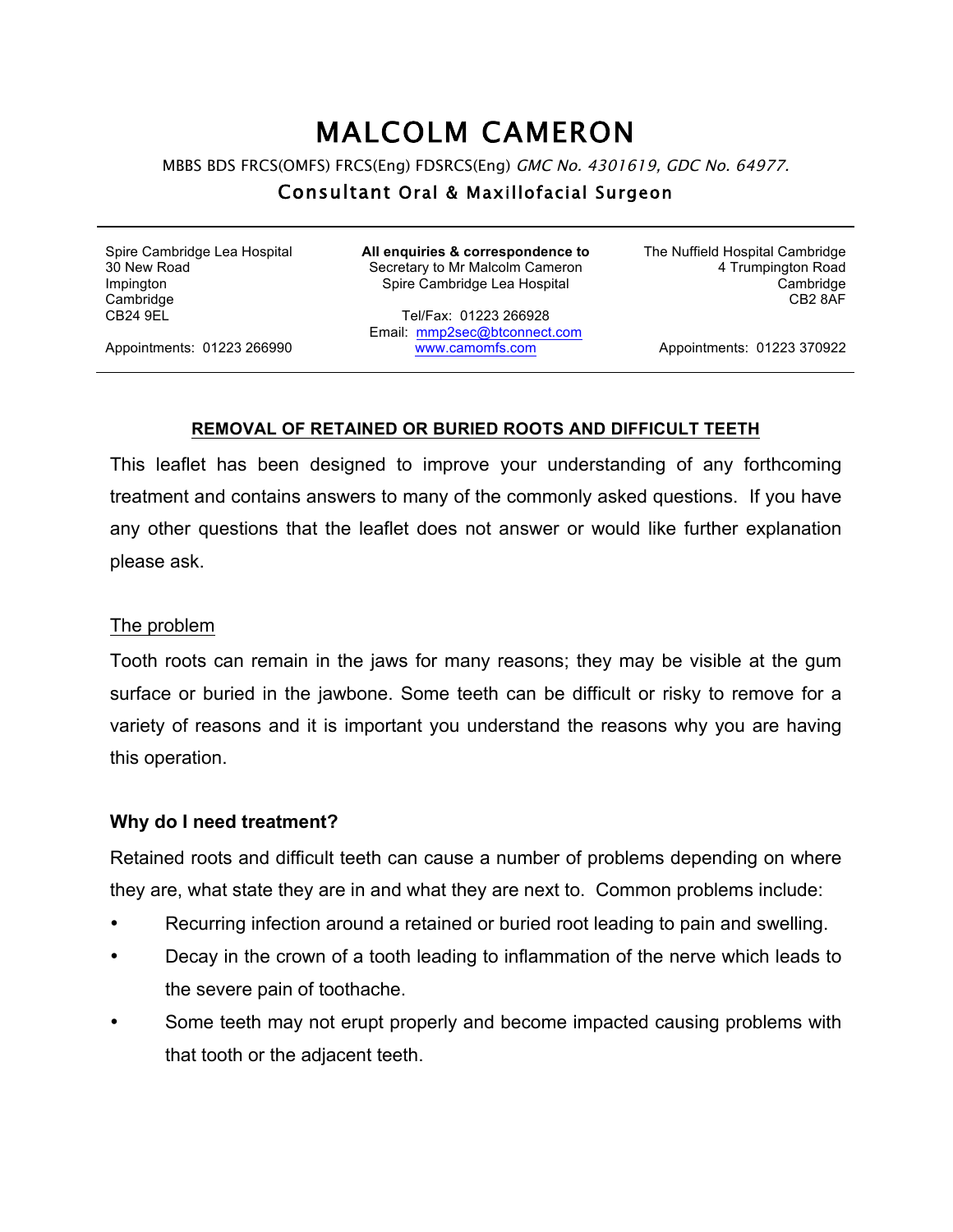- Sometimes, deciduous (baby) teeth can sink into the jaw as a child grows. When this happens it is said to be "submerging" and puts adjacent teeth at risk or may mean orthodontic treatment will be needed.
- Food packing between the retained roots and teeth which cannot be cleaned away by normal methods leading to problems with oral health such as gum disease.
- Cysts can form around the tips of retained roots or around the crown of unerupted teeth. If neglected, such cysts can become infected or weaken the jaw bone.

# **What does the treatment involve?**

This varies from straightforward to complex. It may be necessary to make a cut in the gum and in some people it may also be necessary to remove some bone surrounding the root or tooth. Additionally, the root or tooth has to be cut into sections to remove it safely. Once the root / tooth has been removed the gum is put back into place, if necessary with stitches. These stitches are dissolvable and take around 10 days to two weeks to disappear.

# **What type of anaesthetic is used?**

A number of options are available and depend on how difficult it will be to remove the root / tooth:

- **Local anaesthetic** this is an injection into the gum, similar to that given by a dentist when placing a filling in a tooth. The injection takes a couple of minutes to work and means you should feel no pain. You will of course feel pushing and gentle pressure. Local anaesthetic is the best option for roots or teeth that are simple to remove.
- **General anaesthetic** A general anaesthetic means you will be completely asleep. This is often the best option for people having multiple procedures or when the roots / teeth are difficult to extract.

# **What are the main risks in having the retained roots and difficult teeth removed?**

The risks depend on the position of the root / tooth / teeth, how difficult it is to get the area and what structures are nearby. In addition, the strength of the bone and whether there is any gum disease may be important. Running in the lower jaw is the nerve which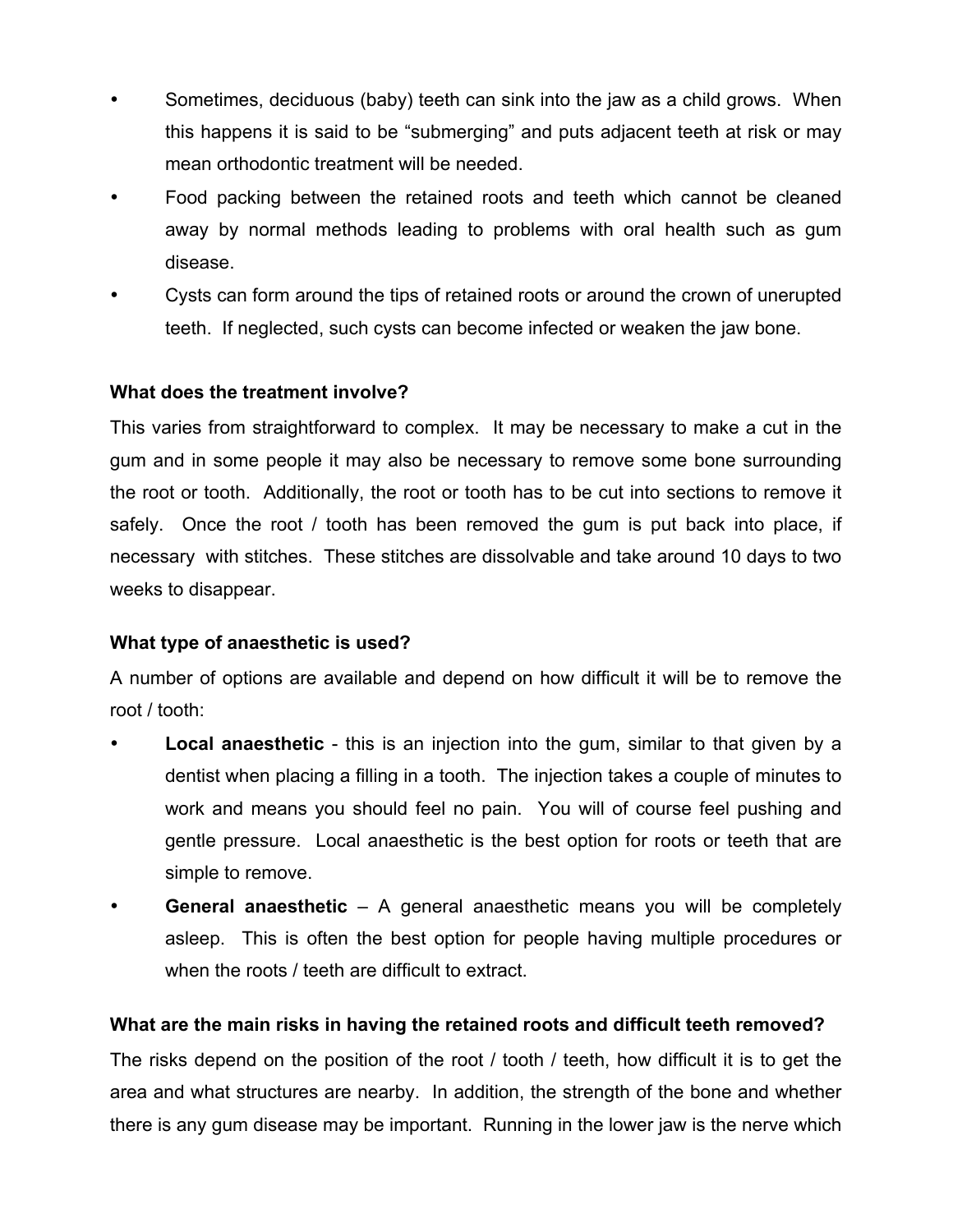brings feeling from the lip and chin and this may be at risk if lower cheek teeth or roots are being removed. Removal of upper cheek teeth can create a communication or hole between the mouth and air sinus above. This can lead to air passing between these sites and lead to infection.

Removal of any root or tooth does cause bleeding but this normally stops fairly quickly. Persistent bleeding is a nuisance but normally responds to treatment quickly.

#### **How long does it take to remove such roots and teeth?**

This depends on many factors: whether they are impacted, if they are buried or carious and other factors such as age. Some roots and teeth may take only a few minutes to remove whilst more difficult ones that need to be cut into pieces can require around 20 minutes or more to extract.

#### **Is there much pain or swelling after the removal of roots and teeth?**

It is likely that there will be discomfort and swelling both inside and outside your mouth following surgery. This is usually most noticeable for the first three days and may take up to two weeks before the soreness goes. You may find that your jaw is stiff and you may need a soft diet for a week or so. You are likely to require regular painkillers such as paracetamol and ibuprofen. You may be given an antibiotic during and sometimes after removal of your roots or teeth. There may be some bruising of the skin of your face that can take up to a fortnight to fade away.

### **Is there anything else I need to do after the extractions?**

It is important to keep the extraction sites clean and free of food debris. This may be difficult because it is sore and if this is the case it is best to keep the area free from food debris by gently rinsing with a mouthwash or warm salt water (dissolve a flat teaspoon of kitchen salt in a cup of warm water) commencing on the day after surgery.